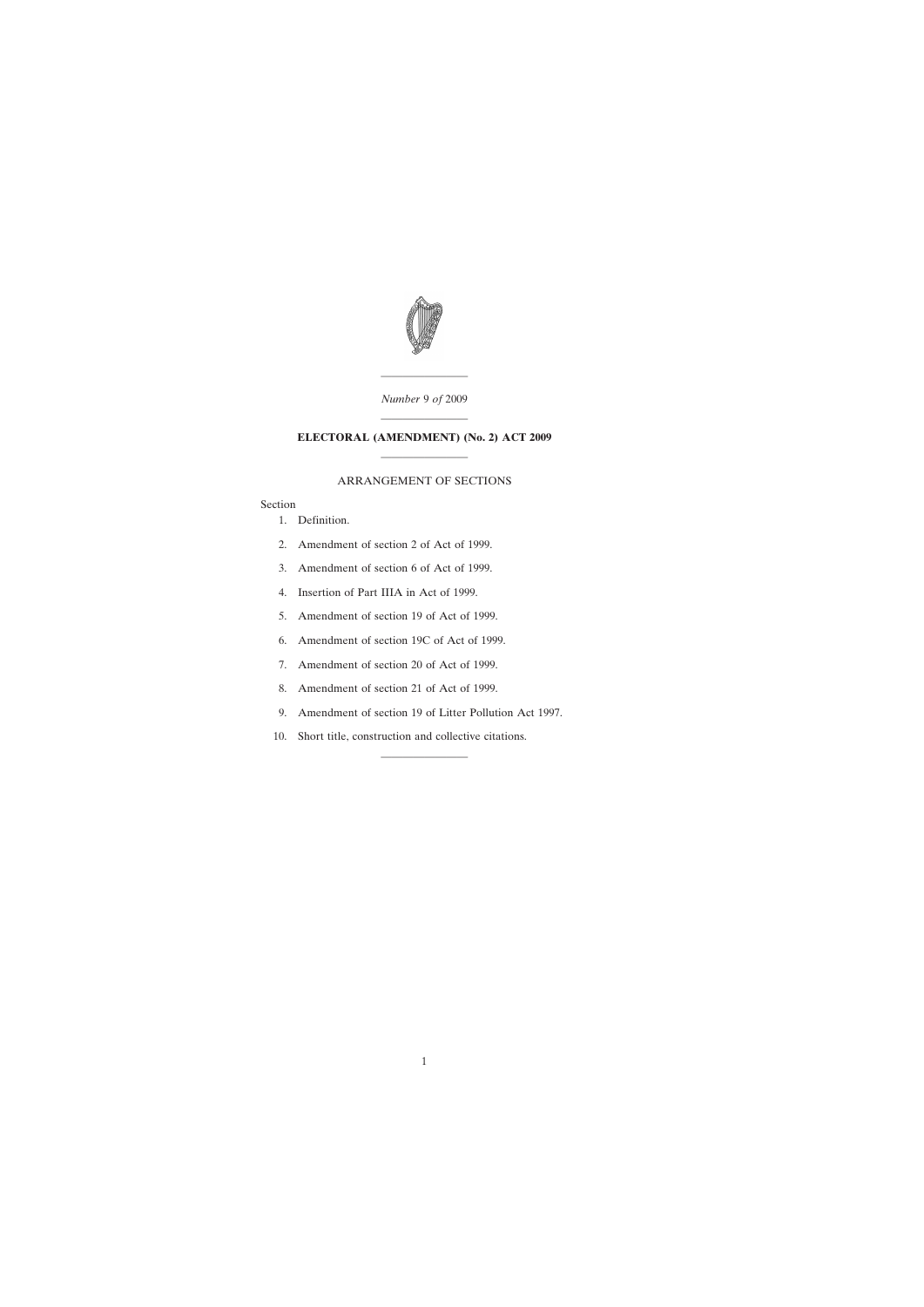# [*No.* **9.**] [2009.] *Electoral (Amendment) (No.* 2*) Act* 2009*.*

## Acts Referred to

| Electoral (Amendment) Act 2001                                                 | 2001, No. 38 |
|--------------------------------------------------------------------------------|--------------|
| Electoral Act 1992                                                             | 1992, No. 23 |
| European Parliament Elections Act 1997                                         | 1997, No. 2  |
| Litter Pollution Act 1997                                                      | 1997, No. 12 |
| Litter Pollution Acts 1997 to 2003                                             |              |
| (Disclosure of Donations<br>Elections<br>and<br>Local<br>Expenditure) Act 1999 | 1999, No. 7  |
| Local Government Act 2001                                                      | 2001, No. 37 |
| Planning and Development Act 2000                                              | 2000, No. 30 |
| Presidential Elections Act 1993                                                | 1993, No. 28 |
| Referendum Act 1994                                                            | 1994, No. 12 |
| Udarás na Gaeltachta Act 1979                                                  | 1979, No. 5  |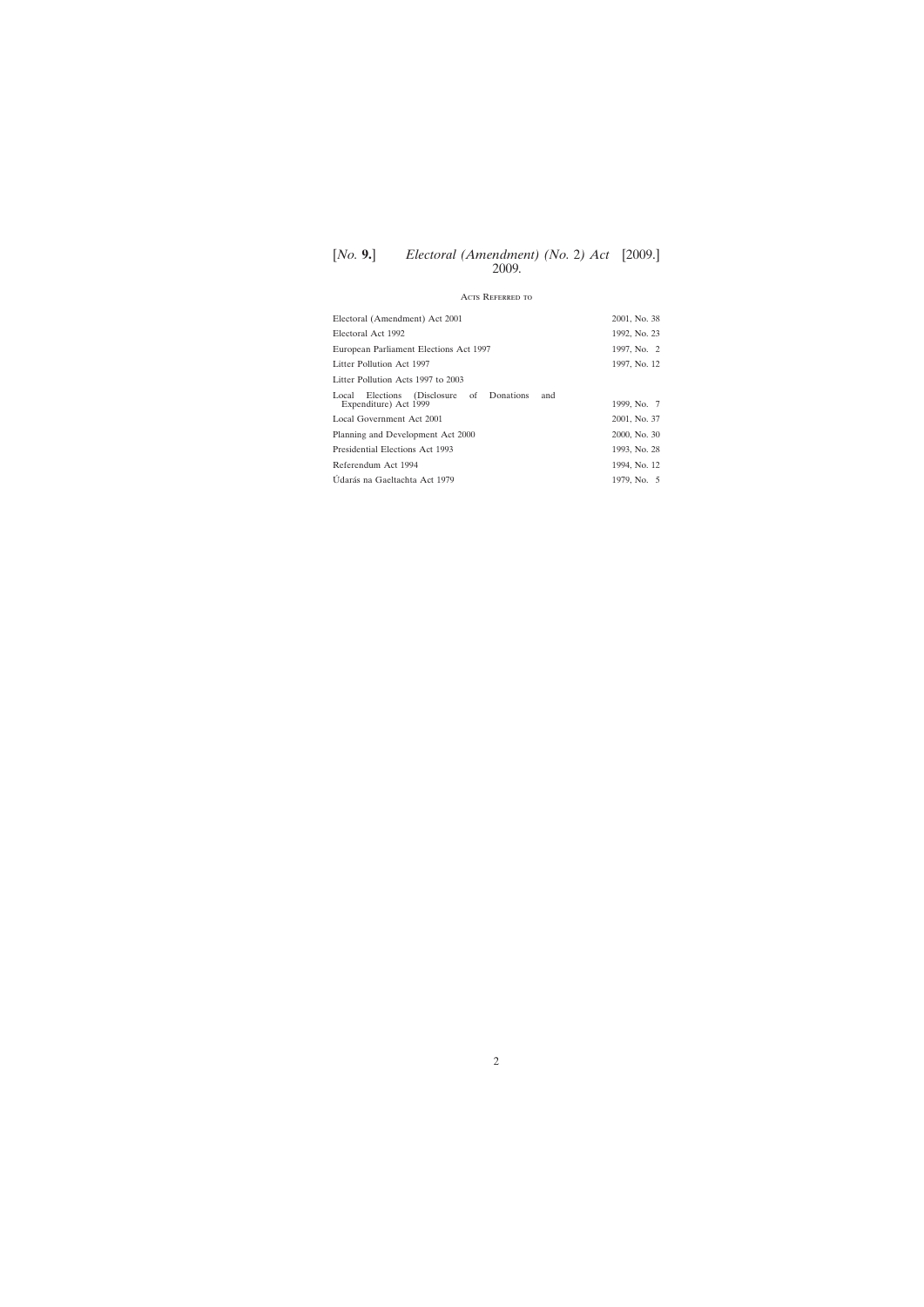<span id="page-2-0"></span>

*Number* 9 *of* 2009 ————————

————————

# **ELECTORAL (AMENDMENT) (No. 2) ACT 2009** ————————

AN ACT TO REGULATE EXPENDITURE BY POLITICAL PARTIES AND CANDIDATES; TO AMEND THE LOCAL ELECTIONS (DISCLOSURE OF DONATIONS AND EXPENDITURE) ACT 1999; TO AMEND THE LITTER POLLUTION ACT 1997; AND TO PROVIDE FOR RELATED MATTERS.

[25*th March*, 2009]

BE IT ENACTED BY THE OIREACHTAS AS FOLLOWS:

**1**.—In this Act "Act of 1999" means the Local Elections Definition. (Disclosure of Donations and Expenditure) Act 1999.

**2**.—Section 2 of the Act of 1999 is amended by—

(*a*) substituting the following definition for the definition of "clerk": 1999.

" 'clerk', in relation to a city, borough or town council means the town clerk;",

(*b*) substituting the following definition for the definition of "local authority":

" 'local authority' has the same meaning as in the Local Government Act 2001;",

and

(*c*) inserting the following definition:

" 'local election' means an election under Part 4 of the Local Government Act 2001;".

**3**.—Section 6 of the Act of 1999 is amended—

Amendment of section 6 of Act of 1999.

Amendment of section 2 of Act of

- (*a*) in subsection  $(1)(b)$  by repealing subparagraph (v), and
- (*b*) in subsection (3) by substituting the following paragraph for paragraph (*a*):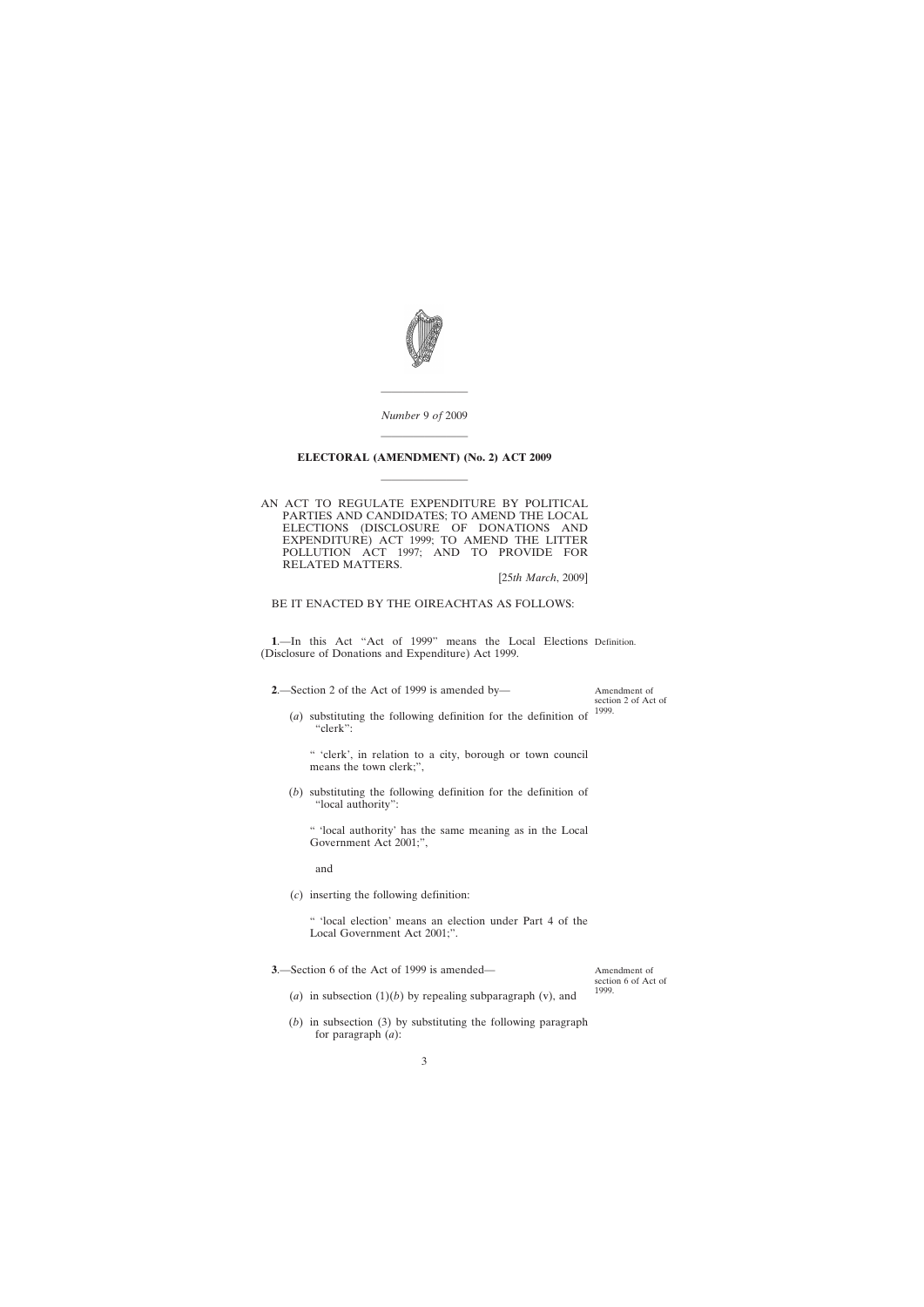"(*a*) all election expenses incurred by or on behalf of a political party or a candidate at any time during the period specified by the Minister by order under section 12B (inserted by *section 4* of the *Electoral (Amendment) (No. 2) Act 2009*);".

<span id="page-3-0"></span>Insertion of Part IIIA in Act of 1999. after Part III: **4**.—The Act of 1999 is amended by inserting the following Part

#### "PART IIIA

#### EXPENDITURE BY POLITICAL PARTIES AND CANDIDATES AT LOCAL ELECTIONS

Limitation of election expenses at local election. 12A.—(1) (*a*) Subject to paragraphs (*b*) and (*c*), the aggregate of election expenses which may be incurred by or on behalf of a candidate in connection with his or her candidature at a local election

shall not exceed—

- (i) in the case of a county or city council electoral area with a population in excess of 32,500,  $\epsilon$ 15,000;
- (ii) in the case of a county or city council electoral area with a population of between 22,501 and 32,500, €13,000;
- (iii) in the case of a county or city council electoral area with a population of between 12,001 and 22,500, €11,500;
- (iv) in the case of a county or city council electoral area with a population of 12,000 or less, €9,750;

and

- (v) in the case of an electoral area of a borough council or a town council,  $\epsilon$ 7,500.
- (*b*) Where a candidate contests an election for both a county council and a borough or town council, the election expenses which may be incurred by or on behalf of the candidate in connection with his or her candidature at the election shall be the limit appropriate to the electoral area in the county in which the candidate is nominated plus one quarter of the spending limit appropriate to the electoral area in the borough council or town council in which the candidate is also a candidate.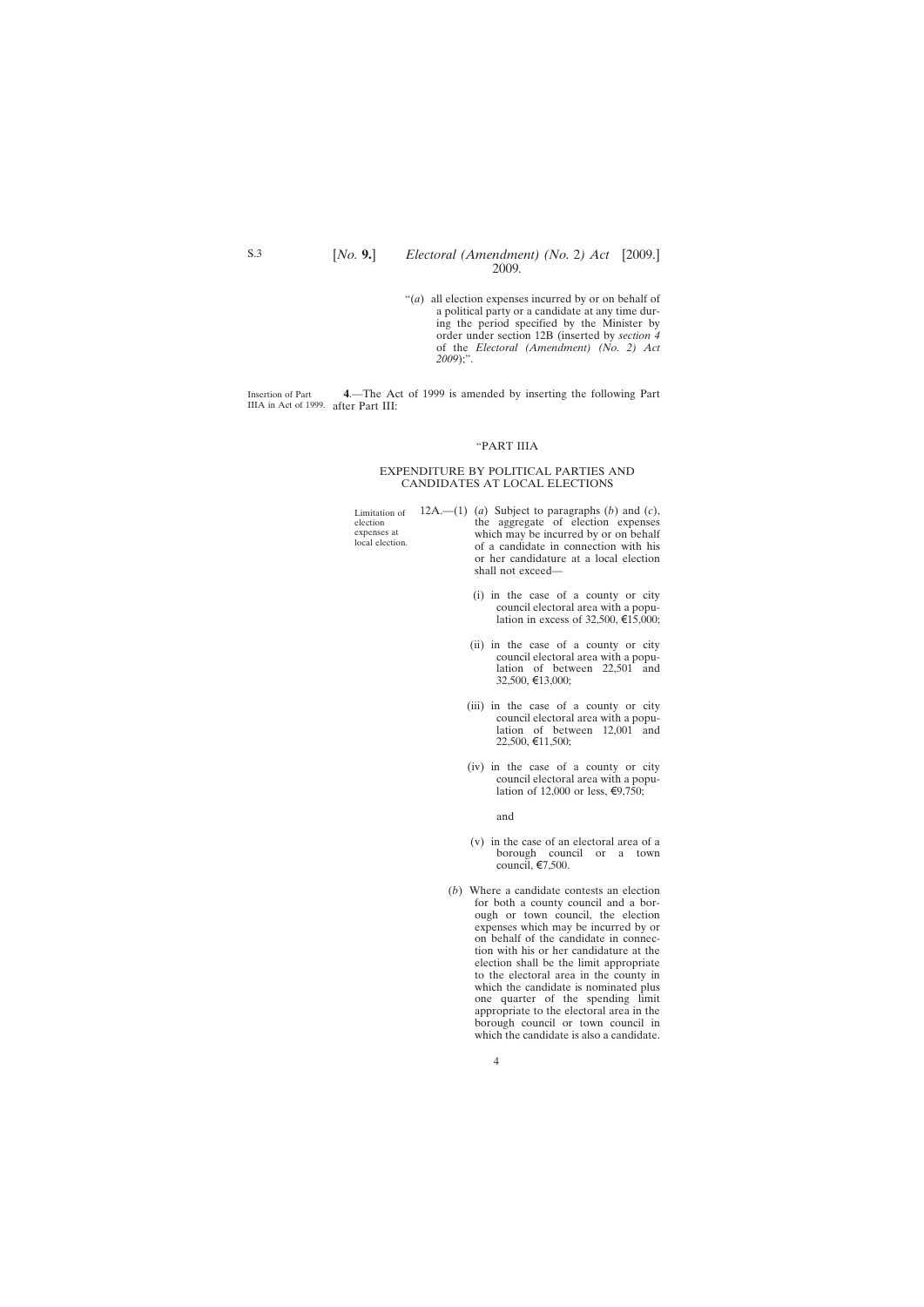- (*c*) (i) Where a political party authenticates the candidature of a candidate at a local election, the party shall incur 10 per cent of the amount of the election expenses which that candidate is entitled to incur at that election, or such alternative percentage of the amount as may be agreed in writing between the candidate and national agent of the political party.
	- (ii) The election expenses which a political party may incur under subparagraph (i) may relate to expenditure in the electoral area concerned, or otherwise.
	- (iii) In the case of a candidate whose candidature is authenticated by a political party at a local election, the national agent of the party may by agreement in writing authorise the designated person of the party to incur such proportion of election expenditure at the election which the candidate is entitled to incur under paragraph (*a*) as may be agreed in writing between the national agent and the designated person.

(2) The aggregate of election expenses which may be incurred by the national agent of a political party on behalf of that party at a local election shall be the sum of the amounts of election expenses incurred pursuant to subsection  $(1)(c)(i)$ , between candidates whose candidatures were authenticated by the party at the election and the party.

(3) Subject to subsection  $(1)(c)(iii)$ , the aggregate of election expenses which may be incurred by the national agent and designated person of the party on behalf of that party within an electoral area of a county council, city council, borough council or town council at a local election, shall not exceed the sum of the amounts of election expenses for all candidates of that party in that electoral area, provided for under subsection  $(1)(c)(i).$ 

(4) In this section, 'population' means population as ascertained by the Central Statistics Office in the Census Report setting out the final result of the most recent Census of Population.

Period in respect of which election expenses are reckoned at local election.

12B.—(1) After the Minister has made an order under section 26 of the Local Government Act 2001 fixing the polling day at a local election, he or she may by order specify the period during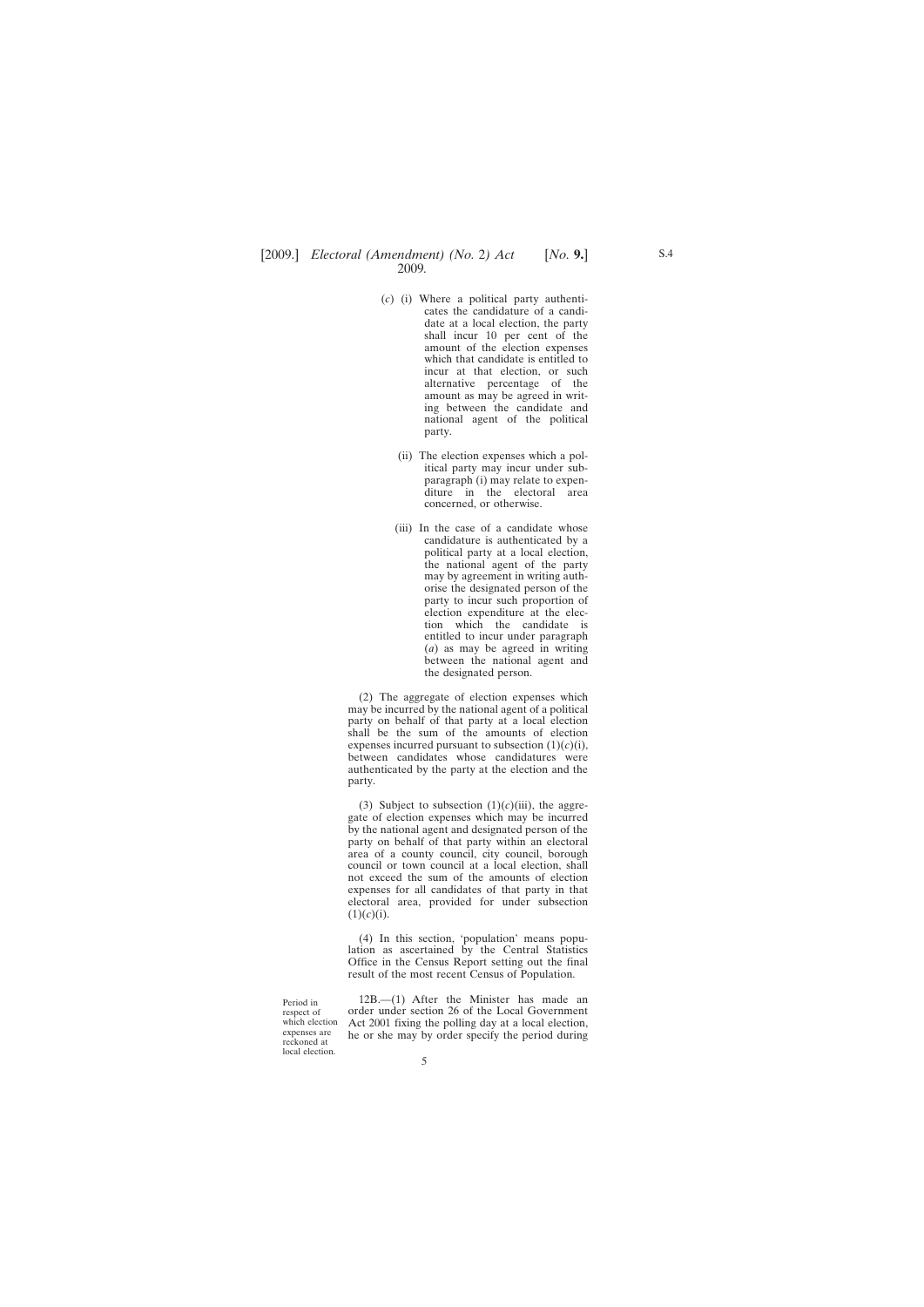<span id="page-5-0"></span>which election expenses at the local election concerned shall be reckoned for the purposes of this Part.

(2) An order under subsection (1) shall specify—

- (*a*) a date not less than 50 and not more than 60 days prior to the polling day at the local election concerned, as the date on which the period shall commence, and
- (*b*) the polling day at the local election concerned, as the date on which the period shall end.".

Amendment of section 19 of Act of lowing subsection after subsection (3): 1999. **5**.—Section 19 of the Act of 1999 is amended by inserting the fol-

> "(4) An annual report of a local authority prepared in accordance with section 221 of the Local Government Act 2001, in respect of the year in which a local election is held, shall include details of—

- (*a*) the aggregate election expenditure in respect of each candidate, designated person, third party and national agent, and
- (*b*) donations received in respect of each candidate, designated person, third party and national agent,

as contained in the statements and declarations furnished to it pursuant to section 13.".

Amendment of section 19C of Act of 1999. **6**.—Section 19C (inserted by section 58(*m*) of the Electoral (Amendment) Act 2001) of the Act of 1999 is amended, in subsection (1), by inserting "12A," before "19A".

Amendment of section 20 of Act of section 21(3A) (inserted by *section 8* of the *Electoral (Amendment)* **7**.—Section 20(5) of the Act of 1999 is amended by inserting "or *(No. 2) Act 2009*)" after "subsection (4)".

**8**.—Section 21 of the Act of 1999 is amended—

- (*a*) in subsection (1) by inserting the following paragraph after paragraph (*b*):
	- "(*bb*) directly, or through any other person, incurs election expenses in excess of the relevant amount calculated in accordance with section 12A (inserted by *section 4* of the *Electoral (Amendment) (No. 2) Act 2009)*, or",

(*b*) in subsection  $(2)$ —

(i) in paragraph (*c*) by substituting "section 13, or" for "section 13.", and

Amendment of section 21 of Act of 1999.

1999.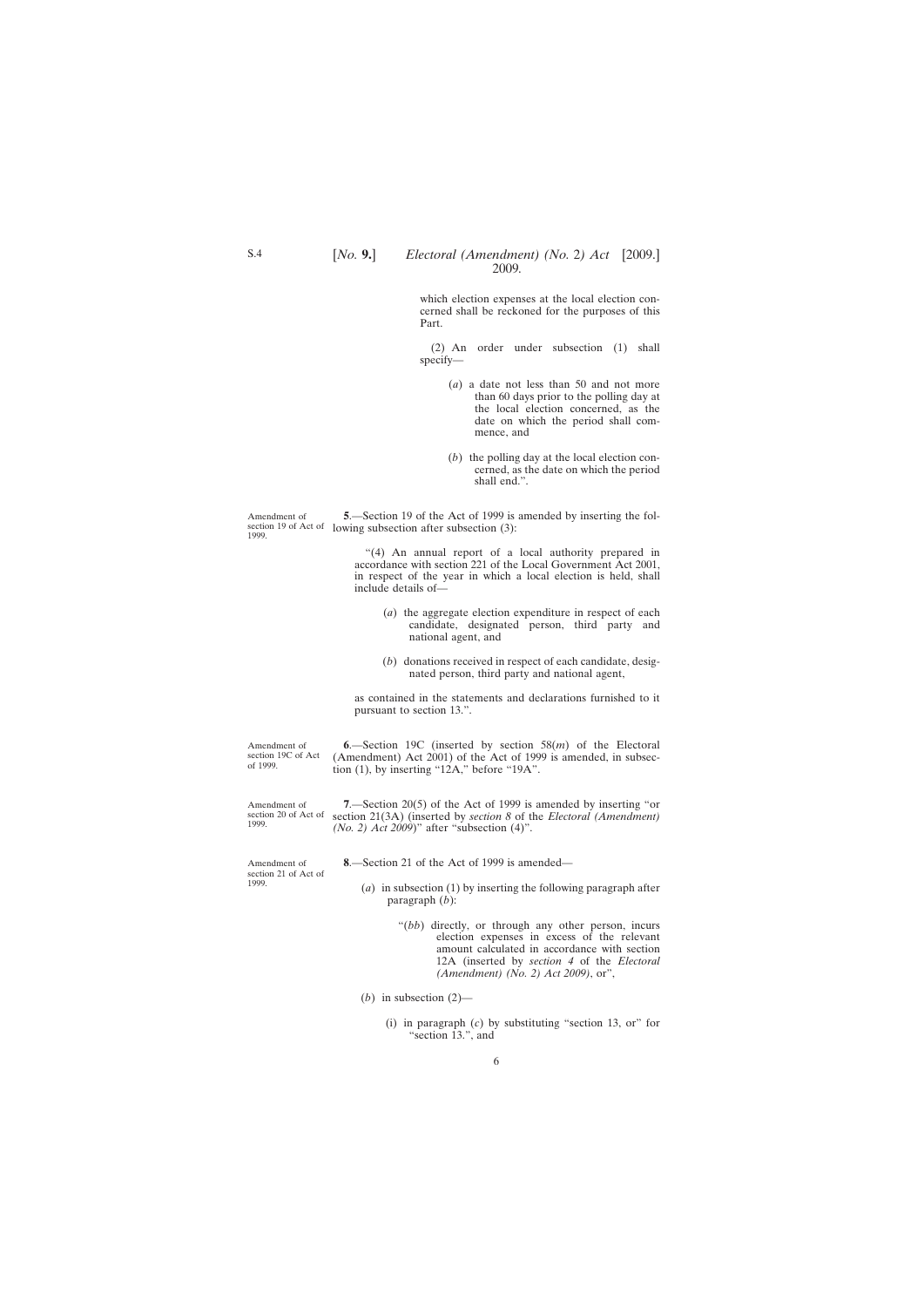- <span id="page-6-0"></span>(ii) by inserting the following paragraph after paragraph (*c*):
	- "(*d*) directly, or through any other person, incurs election expenses in excess of the relevant amount calculated in accordance with section 12A (inserted by *section 4* of the *Electoral (Amendment) (No. 2) Act 2009*).",
- (*c*) by inserting the following subsection after subsection (3):

"(3A) A candidate at a local election shall be guilty of an offence if he or she directly, or through any other person, incurs election expenses in excess of the relevant amount calculated in accordance with section 12A (inserted by *section 4* of the *Electoral (Amendment) (No. 2) Act 2009*).",

(*d*) by inserting the following subsection after subsection (4B):

"(4C) A person shall be guilty of an offence if, at a local election, he or she incurs election expenses, or makes any payment, advance or deposit in respect of such expenses—

- (*a*) on behalf of a political party unless the person is the national agent of the party concerned or a person authorised by such national agent acting within the limit of such authorisation, or
- (*b*) on behalf of a candidate unless the person is a designated person, or a person authorised by such person acting within the limit of such authorisation.",

and

- (*e*) in subsection  $(5)(a)$ , by substituting the following for subparagraph (ii):
	- "(ii) where the offence is an offence to which subsection  $(1)(b)$ ,  $(2)(b)$ ,  $(3)(c)$ ,  $(3A)$ (inserted by *section 8(c)* of the *Electoral (Amendment) (No. 2) Act 2009*), (4A)(*b*), or (4B)(*d*) relates, he or she shall be liable on conviction on indictment to a fine not exceeding  $\epsilon$ 25,000 or, at the discretion of the court, to imprisonment for a period not exceeding 3 years or to both such fine and such imprisonment.".

**9**.—Section 19 of the Litter Pollution Act 1997 is amended by sub-Amendment of stituting the following subsection for subsection (7):

section 19 of Litter Pollution Act 1997.

"(7) Notwithstanding subsection (6), it shall not be an offence for a person to exhibit an advertisement if the advertisement—

(*a*) is exempted development within the meaning of the Planning and Development Act 2000, or is a notice displayed or erected in pursuance of a requirement by or under any enactment,